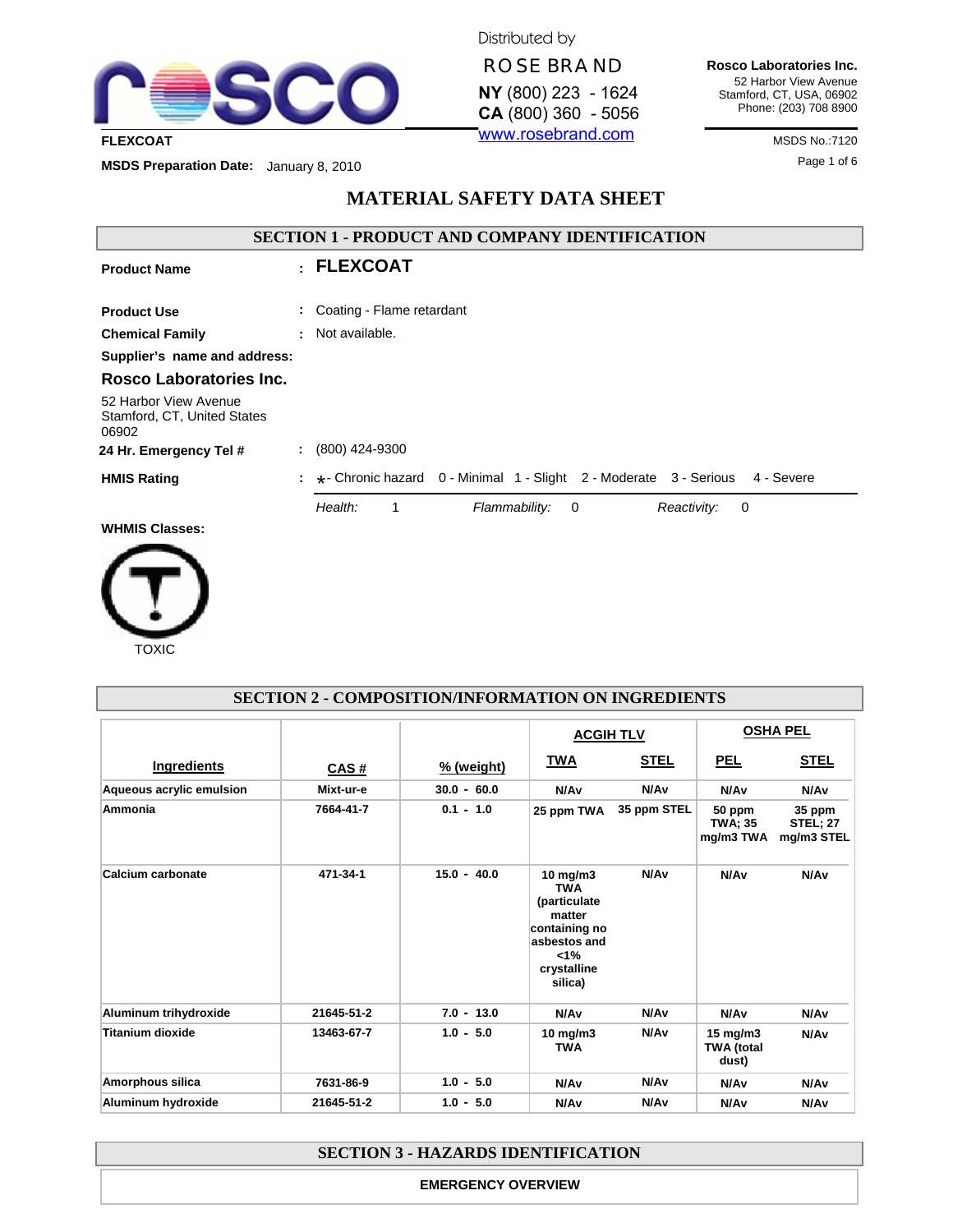

Page 2 of 6 **MSDS Preparation Date:** January 8, 2010

|                                                                            | Appearance: liquid, thixotropic. Ammonia odor. Severe eye irritant. Harmful if inhaled or swallowed.                                                       |  |  |  |  |
|----------------------------------------------------------------------------|------------------------------------------------------------------------------------------------------------------------------------------------------------|--|--|--|--|
|                                                                            | ***POTENTIAL HEALTH EFFECTS***                                                                                                                             |  |  |  |  |
| <b>Target organs</b>                                                       | : Eyes and respiratory system                                                                                                                              |  |  |  |  |
| <b>Routes of exposure</b>                                                  | : Inhalation: YES<br>Skin Absorption: NO<br><b>YES</b><br><i>Skin &amp; Eyes:YES</i><br><i>Ingestion:</i>                                                  |  |  |  |  |
| Potential acute health effects                                             |                                                                                                                                                            |  |  |  |  |
| Eves:                                                                      | Causes severe eye irritation. Vapors may irritate eyes.<br>Mists may cause irritation.                                                                     |  |  |  |  |
| Skin:                                                                      | May cause slight irritation.                                                                                                                               |  |  |  |  |
| Inhalation:                                                                | Possible headache, nausea. May cause lung irritation. Irritation of the nose and throat.                                                                   |  |  |  |  |
| Ingestion:                                                                 | Abdominal pain, Nausea, Vomiting.                                                                                                                          |  |  |  |  |
| <b>Potential chronic health effects</b>                                    | None known or reported by the manufacturer.                                                                                                                |  |  |  |  |
|                                                                            | Medical conditions aggravated by overexposure<br>Pre-existing skin and respiratory disorders.                                                              |  |  |  |  |
| <b>Additional health hazards</b><br><b>Potential environmental effects</b> | None reported by the manufacturer.                                                                                                                         |  |  |  |  |
|                                                                            | None reported by the manufacturer.                                                                                                                         |  |  |  |  |
|                                                                            | <b>SECTION 4 - FIRST AID MEASURES</b>                                                                                                                      |  |  |  |  |
| Inhalation                                                                 | If inhaled, move to fresh air. If irritation persists, seek prompt medical attention.                                                                      |  |  |  |  |
| <b>Skin contact</b>                                                        | Remove and wash contaminated clothing before re-use. Wash affected areas with soap and<br>water. If irritation occurs or persists, seek medical attention. |  |  |  |  |
| Eye contact                                                                | Immediately flush eyes with running water for at least 20 minutes. If irritation persists, seek<br>prompt medical attention.                               |  |  |  |  |
| Ingestion                                                                  | Do not induce vomiting without medical advice. Call a physician immediately. Clean mouth<br>with water and drink afterwards plenty of water.               |  |  |  |  |
| <b>Notes For Physician</b>                                                 | Low degree of toxicity.                                                                                                                                    |  |  |  |  |

| Fire hazards/conditions of flammability                             |                     |                                                                          |                                                                                           |  |
|---------------------------------------------------------------------|---------------------|--------------------------------------------------------------------------|-------------------------------------------------------------------------------------------|--|
|                                                                     |                     | : Not flammable under normal conditions of handling.                     |                                                                                           |  |
| Flammability classification (OSHA 29 CFR 1910.1200)                 |                     |                                                                          |                                                                                           |  |
|                                                                     | : Not flammable.    |                                                                          |                                                                                           |  |
| <b>Flash point</b>                                                  | : 96 °C             |                                                                          |                                                                                           |  |
| <b>Flash point Method</b>                                           | $:$ Seta Flash CC   |                                                                          | <b>Auto-ignition temperature :</b> Not available.                                         |  |
| Lower flammable limit (% by vol.)                                   |                     |                                                                          | Upper flammable limit (% by vol.)                                                         |  |
|                                                                     | Not applicable.     |                                                                          | Not applicable.                                                                           |  |
| Suitable extinguishing media                                        |                     |                                                                          |                                                                                           |  |
|                                                                     |                     | or fine spray, alcohol foams, carbon dioxide and dry chemical.           | Does not sustain combustion. Use media suitable to the surrounding fire such as water fog |  |
| Explosion data: Sensitivity to mechanical impact / static discharge |                     |                                                                          |                                                                                           |  |
|                                                                     |                     | : Not expected to be sensitive to mechanical impact or static discharge. |                                                                                           |  |
| Special fire-fighting procedures/equipment                          |                     |                                                                          |                                                                                           |  |
|                                                                     |                     | : None reported by the manufacturer.                                     |                                                                                           |  |
| <b>Hazardous combustion products</b>                                |                     |                                                                          |                                                                                           |  |
|                                                                     | : Oxides of carbon. |                                                                          |                                                                                           |  |
| <b>Oxidizing properties</b>                                         |                     | : None known or reported by the manufacturer.                            |                                                                                           |  |
|                                                                     |                     |                                                                          |                                                                                           |  |
|                                                                     |                     |                                                                          |                                                                                           |  |

**SECTION 5 - FIRE FIGHTING MEASURES**

### **SECTION 6 - ACCIDENTAL RELEASE MEASURES**

**Personal precautions :**

Caution! Spilled material may be slippery. Use care to avoid falling. Wear suitable protective clothing (see Section 8).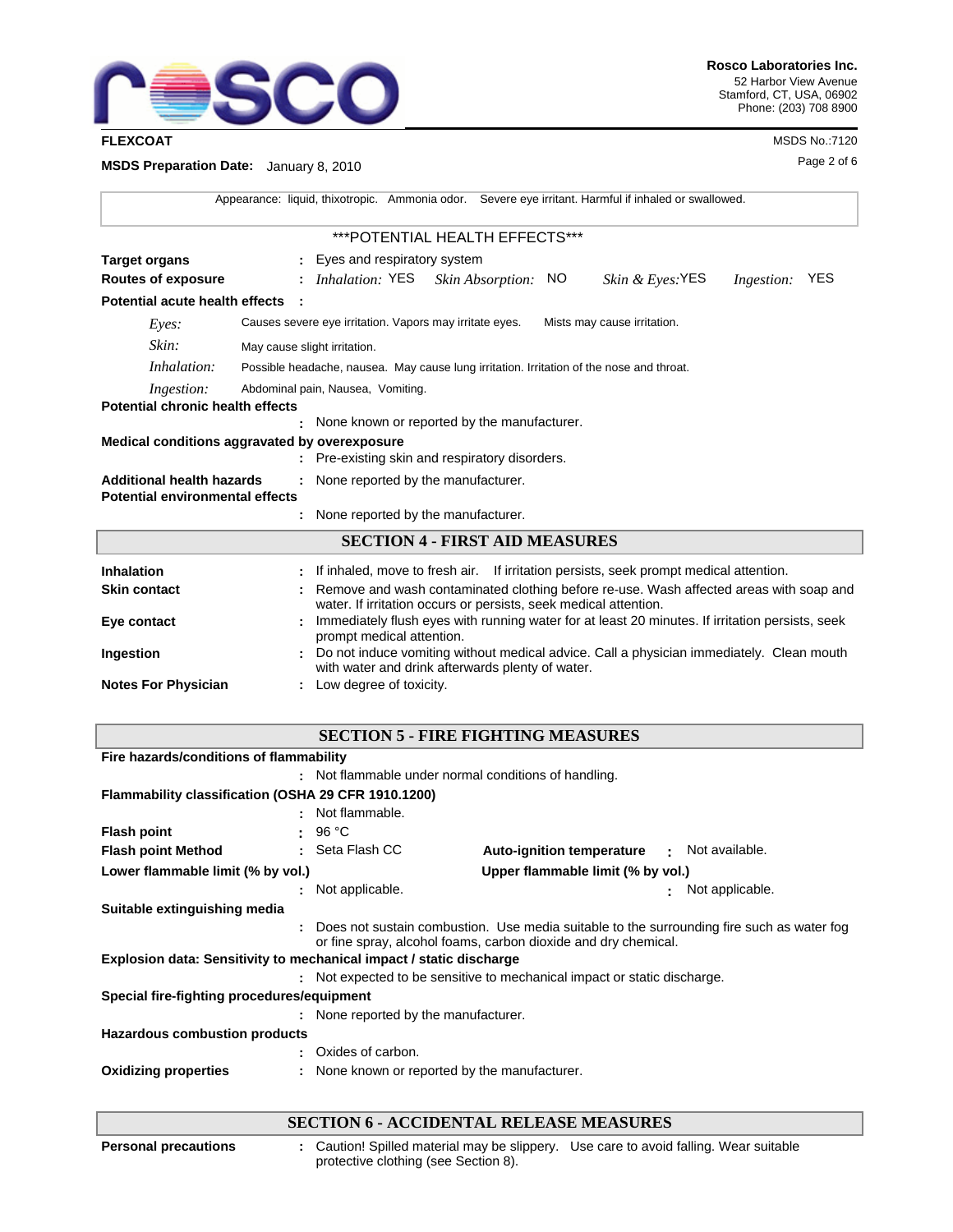

| <b>MSDS Preparation Date:</b> January 8, 2010 |                                                                                                                                                                                                                                                                                                                                                        | Page 3 of 6 |
|-----------------------------------------------|--------------------------------------------------------------------------------------------------------------------------------------------------------------------------------------------------------------------------------------------------------------------------------------------------------------------------------------------------------|-------------|
| <b>Environmental precautions</b>              | : Ensure spilled product does not enter drains, sewers, waterways, or confined spaces. If<br>necessary, dike well ahead of the spill to prevent runoff into drains, sewers, or any natural<br>waterway or drinking supply.                                                                                                                             |             |
| Spill response/cleanup                        | : Contain and absorb spilled liquid with non-combustible, inert absorbent material (e.g. sand),<br>then place absorbent material into a container for later disposal (see Section 13). Water<br>spray: Dilute with water. Flush any residue in the spill area with water. Dispose of rinse<br>water in accordance with local and national regulations. |             |
| Containment                                   | : Transfer liquid to containers for recovery or disposal. Dispose of in accordance with local<br>regulations.                                                                                                                                                                                                                                          |             |
|                                               |                                                                                                                                                                                                                                                                                                                                                        |             |

| <b>SECTION 7 - HANDLING AND STORAGE</b> |  |                                                                                                                                                                                     |
|-----------------------------------------|--|-------------------------------------------------------------------------------------------------------------------------------------------------------------------------------------|
| Safe Handling procedures                |  | : Use and store in a cool, dry, well-ventilated area. Avoid breathing vapors. Avoid contact<br>with eyes, skin and clothing. Do not ingest. Keep containers closed when not in use. |
| <b>Storage requirements</b>             |  | : Store in a cool, dry, well-ventilated area. Inspect periodically for damage or leaks. Do not<br>freeze.                                                                           |
| Incompatible materials                  |  | : Strong oxidizers (e.g. Chlorine, Peroxides, etc.).                                                                                                                                |
| Special packaging materials             |  |                                                                                                                                                                                     |
|                                         |  | Liquid-proof glass, plastic or non-corrodible metal containers are recommended.                                                                                                     |

|                                      |  | <b>SECTION 8 - EXPOSURE CONTROLS AND PERSONAL PROTECTION</b>                                                                                                                                                                                |  |  |
|--------------------------------------|--|---------------------------------------------------------------------------------------------------------------------------------------------------------------------------------------------------------------------------------------------|--|--|
| Ventilation and engineering measures |  |                                                                                                                                                                                                                                             |  |  |
|                                      |  | : Local exhaust is preferable. Use with adequate ventilation. Provide adequate cross air<br>circulation. Ensure fresh air during application and drying (for example, by opening all<br>windows and doors or using mechanical ventilation). |  |  |
| <b>Respiratory protection</b>        |  | : None required under normal conditions.                                                                                                                                                                                                    |  |  |
| <b>Skin protection</b>               |  | : Gloves impervious to the material are recommended.                                                                                                                                                                                        |  |  |
| Eye / face protection                |  | : Use safety goggles. If splashing is anticipated, splash goggles and a face shield are<br>recommended.                                                                                                                                     |  |  |
| Other protective equipment           |  |                                                                                                                                                                                                                                             |  |  |
|                                      |  | : Emergency showers and eyewash facilities should be nearby.                                                                                                                                                                                |  |  |
| General hygiene considerations       |  |                                                                                                                                                                                                                                             |  |  |
|                                      |  | : Upon completion of work, wash hands before eating, drinking, smoking or use of toilet<br>facilities.                                                                                                                                      |  |  |

| <b>SECTION 9 - PHYSICAL AND CHEMICAL PROPERTIES</b>                              |                                                 |                                           |                               |  |
|----------------------------------------------------------------------------------|-------------------------------------------------|-------------------------------------------|-------------------------------|--|
| <b>Physical state</b>                                                            | $:$ Liquid.                                     | Appearance                                | : Thixotropic.                |  |
| Odor                                                                             | : Sweet ammonia odor.                           | Odor threshold                            | : Not available.              |  |
| рH                                                                               | : Not available.                                |                                           |                               |  |
| <b>Boiling point</b>                                                             | : 100 °C                                        | <b>Specific gravity</b>                   | : 1.43                        |  |
| : N/Av<br><b>Melting/Freezing point</b><br>Coefficient of water/oil distribution |                                                 |                                           |                               |  |
|                                                                                  |                                                 |                                           | : Not available.              |  |
| Vapor pressure (mmHg @ 20° C / 68° F)                                            |                                                 | Solubility in water                       | : Appreciable. (10.0 - 99.9%) |  |
|                                                                                  | : Not available.                                |                                           |                               |  |
| Vapor density $(Air = 1)$                                                        | : Less than $1.0$ (Air =                        | Evaporation rate (n-Butyl acetate $= 1$ ) |                               |  |
|                                                                                  | (1.0)                                           |                                           | : Not available.              |  |
| Volatile organic Compounds (VOC's) (lbs/gal;g/l)                                 |                                                 | Volatiles (% by weight)                   | : Not available.              |  |
|                                                                                  | $: 6.0$ g/l                                     |                                           |                               |  |
| <b>Viscosity</b>                                                                 | : Not available.                                |                                           |                               |  |
| <b>Special Remarks On Fire Hazards</b>                                           |                                                 |                                           |                               |  |
|                                                                                  | : Not flammable under normal conditions of use. |                                           |                               |  |

#### **SECTION 10 - REACTIVITY AND STABILITY DATA**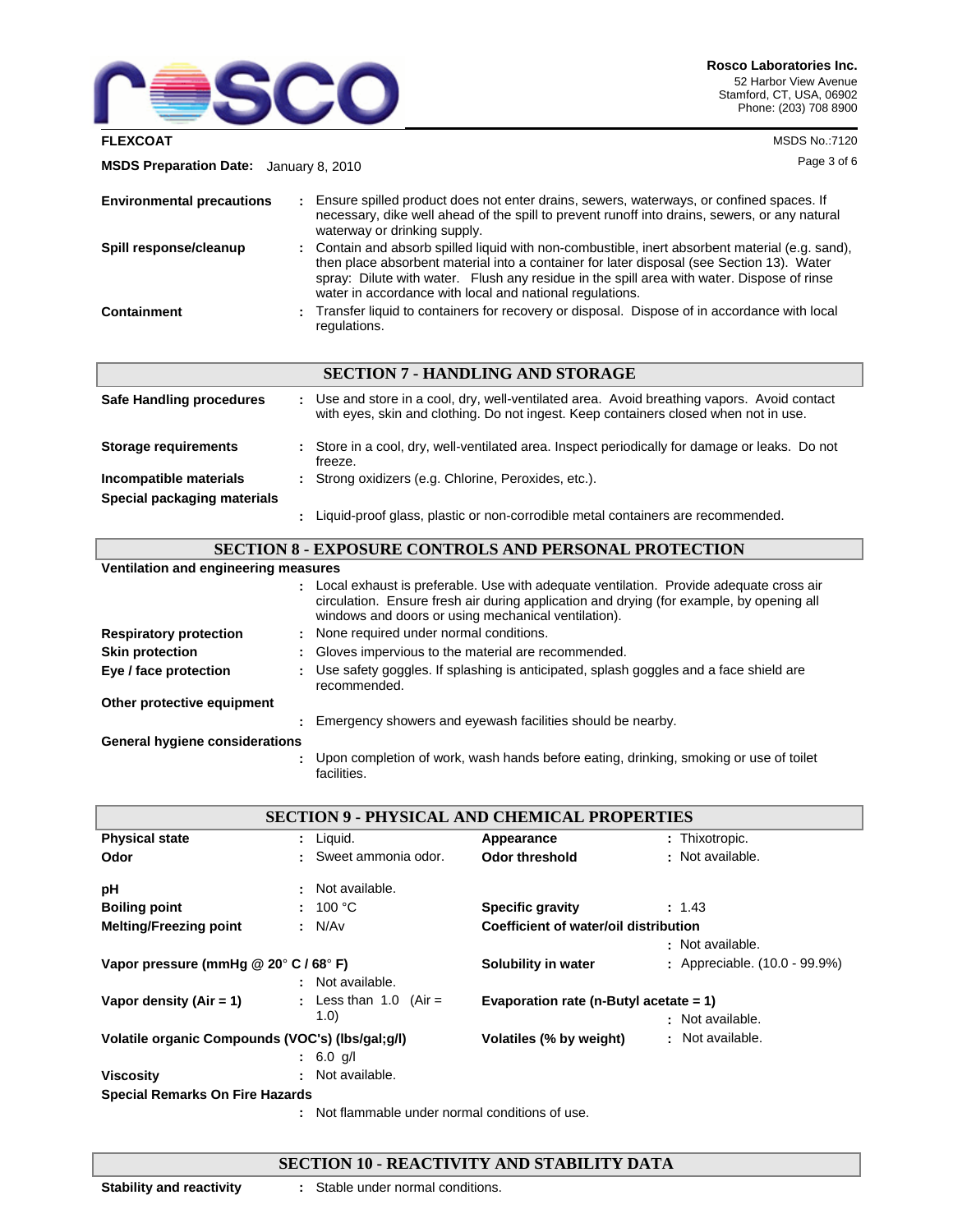

| <b>MSDS Preparation Date:</b> January 8, 2010 |                   | Page 4 of 6 |
|-----------------------------------------------|-------------------|-------------|
| Hazardous polymerization                      | : Will not occur. |             |
| <b>Conditions to avoid</b>                    | : Not applicable. |             |
| <b>Materials To Avoid And Incompatibility</b> |                   |             |
|                                               |                   |             |

Oxidizing agents. Incompatible materials (see Section 7). **:**

**Hazardous decomposition products**

**:** Carbon dioxide, carbon monoxide and other unidentified organic compounds. Acrylic monomers.

|  | SECTION 11 - TOXICOLOGICAL INFORMATION |
|--|----------------------------------------|
|--|----------------------------------------|

|                              | $LC_{50}(4hr)$                                                                                                                                                    | LD <sub>50</sub>                                 |                       |  |
|------------------------------|-------------------------------------------------------------------------------------------------------------------------------------------------------------------|--------------------------------------------------|-----------------------|--|
| <b>Ingredients</b>           | inh, rat                                                                                                                                                          | oral                                             | dermal                |  |
| Aqueous acrylic emulsion     | N/A <sub>v</sub>                                                                                                                                                  | N/A <sub>v</sub>                                 | N/Av                  |  |
| Ammonia                      | N/Av                                                                                                                                                              | N/Av                                             | N/Av                  |  |
| Calcium carbonate            | N/Av                                                                                                                                                              | 6450 mg/kg (rat)                                 | N/Av                  |  |
| Aluminum trihydroxide        | N/Av                                                                                                                                                              | >5000 mg/kg (rat)                                | N/Av                  |  |
| Titanium dioxide             | N/Av                                                                                                                                                              | >10000 mg/kg (rat)                               | N/Av                  |  |
| Amorphous silica             | N/Av                                                                                                                                                              | > 5000 mg/kg (rat)                               | > 2000 mg/kg (rabbit) |  |
| Aluminum hydroxide           | N/Av                                                                                                                                                              | > 5000 mg/kg (rat)                               | N/A <sub>v</sub>      |  |
| <b>Toxicological data</b>    | Low order of toxicity for normal industrial handling.                                                                                                             |                                                  |                       |  |
| <b>Carcinogenic status</b>   | Contains the following chemical(s) listed as carcinogenic or possibly carcinogenic by IARC:<br>titanium dioxide.                                                  |                                                  |                       |  |
| <b>Reproductive effects</b>  | Not expected to have other reproductive effects.                                                                                                                  |                                                  |                       |  |
| <b>Teratogenicity</b>        | Contains substances that may damage genetic material or cause embryotoxic/fetotoxic<br>effects. This product contains: Aluminum trihydroxide, Aluminum hydroxide. |                                                  |                       |  |
| <b>Mutagenicity</b>          | Not expected to be mutagenic in humans.                                                                                                                           |                                                  |                       |  |
| <b>Reproductive Effects</b>  | Not expected to have other reproductive effects.                                                                                                                  |                                                  |                       |  |
| <b>Irritancy</b>             |                                                                                                                                                                   | Irritating to eyes, respiratory system and skin. |                       |  |
| Sensitization to material    | Not expected to be a sensitizer.                                                                                                                                  |                                                  |                       |  |
| <b>Synergistic materials</b> | None reported by the manufacturer.                                                                                                                                |                                                  |                       |  |

| <b>SECTION 12 - ECOLOGICAL INFORMATION</b> |                                                                                                                                 |  |
|--------------------------------------------|---------------------------------------------------------------------------------------------------------------------------------|--|
| <b>Environmental effects</b>               | : None known or reported by the manufacturer. However, it is recommended not to allow the<br>material to enter the environment. |  |
| Important environmental characteristics    |                                                                                                                                 |  |
|                                            | : None known or reported by the manufacturer.                                                                                   |  |
| Ecotoxicological                           | : No data is available on the product itself.                                                                                   |  |

| <b>SECTION 13 - DISPOSAL CONSIDERATIONS</b> |                                                                                                                                                                                          |  |  |
|---------------------------------------------|------------------------------------------------------------------------------------------------------------------------------------------------------------------------------------------|--|--|
| <b>Handling for Disposal</b>                | : See Section 7 (Handling and Storage) section for further details.                                                                                                                      |  |  |
| <b>Methods of Disposal</b>                  | Dispose in accordance with all applicable federal, state, provincial and local regulations.<br>Contact your local, state, provincial or federal environmental agency for specific rules. |  |  |

| <b>SECTION 14 - TRANSPORTATION INFORMATION</b> |                           |                  |                      |       |                         |       |  |
|------------------------------------------------|---------------------------|------------------|----------------------|-------|-------------------------|-------|--|
|                                                | Regulatory<br>Information | <b>UN Number</b> | <b>Shipping Name</b> | Class | <b>Packing</b><br>Group | Label |  |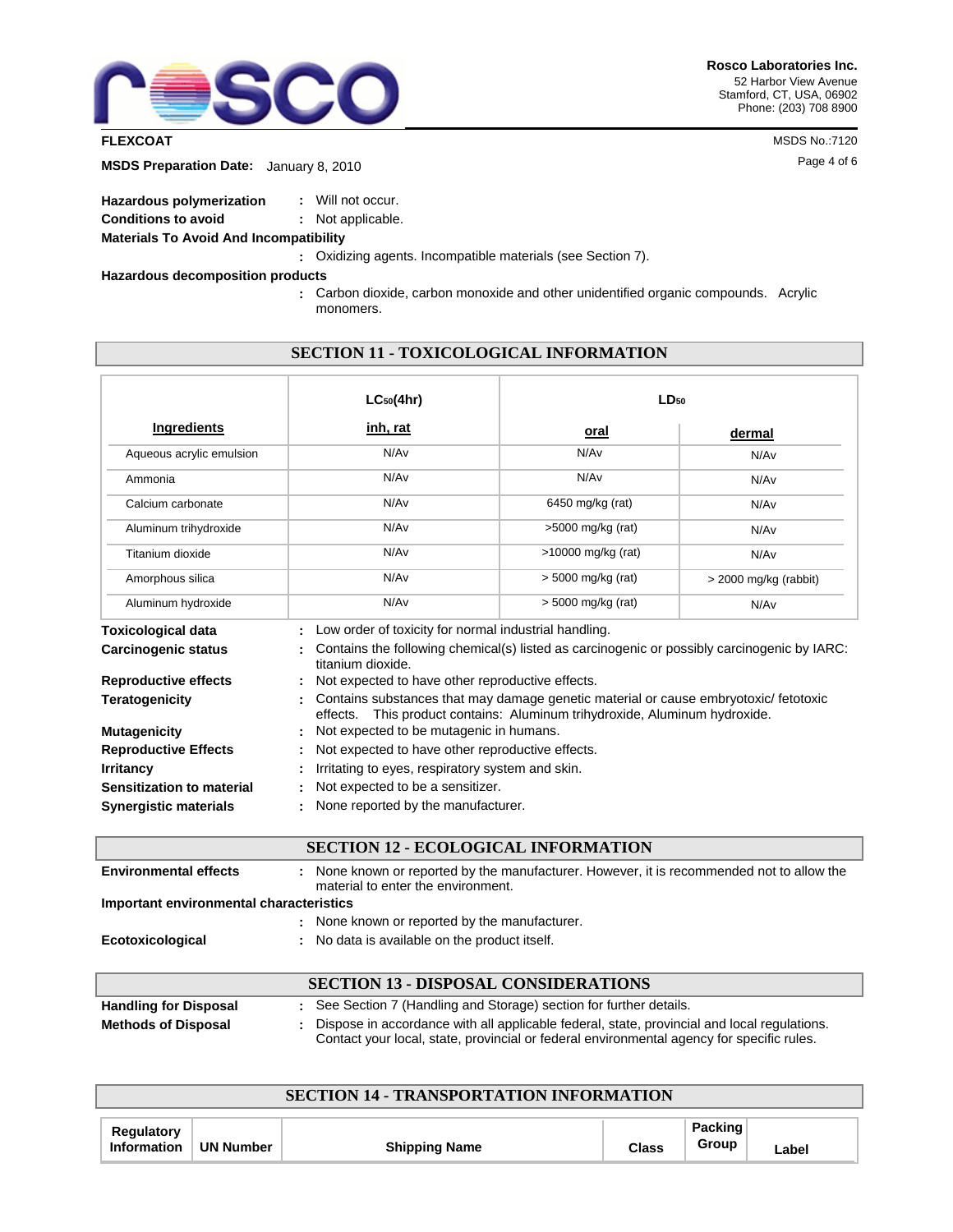

Page 5 of 6 **MSDS Preparation Date:** January 8, 2010

| <b>TDG</b>                                           | None  | Not regulated. | Not regulated | -None- |  |
|------------------------------------------------------|-------|----------------|---------------|--------|--|
| <b>TDG</b><br><b>Additional</b><br>information       | None. |                |               |        |  |
| 49CFR/DOT                                            | None  | Not regulated. | Not regulated | -None- |  |
| 49CFR/DOT<br><b>Additional</b><br>information        | None. |                |               |        |  |
| <b>ICAO/IATA</b>                                     | None  | Not regulated. | Not regulated | -None- |  |
| <b>ICAO/IATA</b><br><b>Additional</b><br>information | None. |                |               |        |  |
| <b>IMDG</b>                                          | None  | Not regulated. | Not regulated | -None- |  |
| <b>IMDG</b><br><b>Additional</b><br>information      | None. |                |               |        |  |

## **SECTION 15 - REGULATORY INFORMATION**

## **US Federal Information:**

TSCA: All listed ingredients appear on the Toxic Substances Control Act (TSCA) inventory. SARA Section 313: This material is not subject to SARA notification requirements, since it does not contain any Toxic Chemical Constituents above de minimus concentrations.

#### **US State Right to Know Laws:**

California Proposition 65: To the best of our knowledge, this product does not contain any chemicals known to the State of California to cause cancer or reproductive harm.

#### **Canadian Regulations:**

Canadian Environmental Protection Act (CEPA) information: All ingredients listed appear on the Domestic Substances List (DSL).

Canadian WHMIS Classification: Class D2A (Materials Causing Other Toxic Effects, Very Toxic Material); Class D2B (Materials Causing Other Toxic Effects, Toxic Material).

*This product has been classified according to the hazard criteria of the CPR and the MSDS contains all of the information required by the CPR.*

## **SECTION 16 - OTHER INFORMATION**

| Legend            |    | : ACGIH: American Conference of Governmental Industrial Hygienists<br>IARC: International Agency for Research on Cancer<br>N/Ap: not applicable<br>N/Av: not available<br>NIOSH: National Institute of Occupational Safety and Health<br>NTP: National Toxicology Program<br>OSHA: Occupational Safety and Health Administration |
|-------------------|----|----------------------------------------------------------------------------------------------------------------------------------------------------------------------------------------------------------------------------------------------------------------------------------------------------------------------------------|
| <b>References</b> | ÷. | Information obtained from sources including original supplier's Material Safety Data Sheet,<br>and references including RTECS and CCOHS Cheminfo.                                                                                                                                                                                |